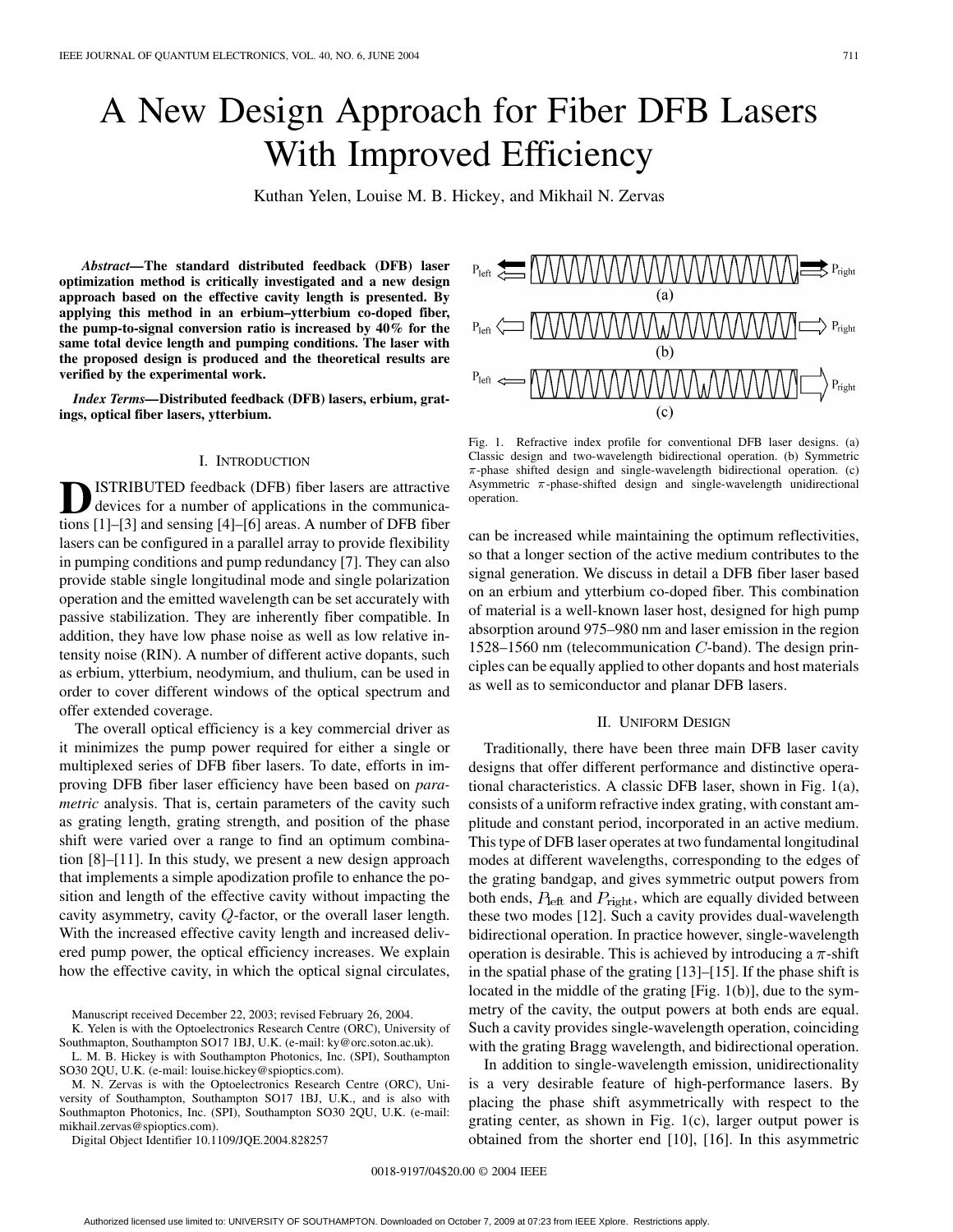

Fig. 2. Illustration of intensity distribution in a generic DFB laser with uniform  $\kappa(z)$  and corresponding refractive index modulation  $\Delta n(z)$ . The phase of the grating is shifted by  $\pi$  at  $z_{\pi}$ . Seen from this position, there are two gratings in both directions of lengths  $L_1$  and  $L_2$ . Fields propagating to the left and right, effectively, travel distances of  $D_1$  and  $D_2$ , respectively.

design, the maximum output power from the desired end is obtained for a particular phase-shift position  $z_{\pi}$  and coupling coefficient value  $\kappa$ . Optimum values of parameters  $z_{\pi}$  and  $\kappa$  are found by varying them over a defined range, either by simulation or by experiment.

Fig. 2 illustrates the signal distribution inside a generic asymmetric DFB laser with uniform apodization profile. In this type of design, a very large intensity build up occurs around the phase shift. We think that the fields propagating to the left and to the right are trapped around the phase shift by the two grating segments and they are circulating within a short effective cavity. The peak signal intensity depends on the  $Q$ -factor of the effective cavity created by these two grating segments.

Each grating segment on either side of the phase shift can be considered as a separate reflector. The reflection coefficient  $r$ of a grating with constant gain at the Bragg wavelength is given by [[17\]](#page-9-0)

$$
r = \frac{-\kappa \sinh(\gamma L)}{\gamma \cosh(\gamma L) - \alpha \sinh(\gamma L)}
$$
(1)

where  $\alpha$  is the field gain,  $\kappa$  is the coupling coefficient, L is the length of the grating, and  $\gamma = \sqrt{\kappa^2 + \alpha^2}$ . However, if  $\alpha$  is small compared to  $\kappa$ , which is the case for most practical applications, then (1) can be simplified to

$$
r \approx -\tanh(\kappa L); \quad \alpha \ll \kappa. \tag{2}
$$

In our study, the maximum value of gain is around  $3 \text{ m}^{-1}$  and the typical coupling coefficient is  $150 \text{ m}^{-1}$ , so the approximation (2) holds. In this case, the reflectivity  $R$  of the grating is

$$
R = |r|^2 \approx \tanh^2(\kappa L) \tag{3}
$$

which is equal to the reflectivity of a passive grating with no gain.

Due to the distributed nature of the reflection process in gratings, the incident wave penetrates into the grating before reemerging at the front end. This effective distance is known as the penetration depth  $D$ , [\[18](#page-9-0)], which in the case of constant gain and at the Bragg wavelength is given by [[19\]](#page-9-0)

$$
D = \frac{1}{2} \frac{\alpha L \left( \frac{\tanh(\gamma L)}{\gamma L} - \frac{1}{\cosh^2(\gamma L)} \right) + \tanh^2(\gamma L)}{\alpha \tanh^2(\gamma L) + \gamma \tanh(\gamma L)}. \quad (4)
$$

However, if  $\alpha \ll \kappa$ , then D can be approximated by its passive cavity value

$$
D \approx \frac{\tanh(\kappa L)}{2\kappa} = \frac{|r|}{2\kappa}.
$$
 (5)

In the case of a  $\pi$ -phase-shifted DFB laser, the total length of effective cavity  $L_{\text{eff}}$  in which the fields are circulating is

$$
L_{\text{eff}} = D_1 + D_2 \approx \left(\frac{|r_1|}{2\kappa_1} + \frac{|r_2|}{2\kappa_2}\right) \tag{6}
$$

where  $D_1$  and  $D_2$  are the penetration depths into the grating segments on the left-hand side (l.h.s.) and on the right-hand side (r.h.s.) of the phase shift, respectively. In the case of a uniform refractive index profile,  $\kappa_1 = \kappa_2 = \kappa$ .

With the above definitions of reflectivity and effective cavity length, we can consider a closer look at the standard DFB output power optimization method. In our theoretical investigation we use the transfer-matrix method for the propagation of the fields [[17\]](#page-9-0) and the detailed gain medium model [[20\]](#page-9-0) with the excitedstate absorptions and co-operative up-conversions of Er ions as well as the life-time quenching of Yb ions [[21\]](#page-9-0). We first apply the parametric approach for the optimization of a 50-mm-long Er/Yb co-doped fiber DFB laser (see the Appendix for the used fiber parameters). We assume 200 mW of pump power at 978 nm is launched from the l.h.s. and we want to have maximum output powerat1552nmcomingoutfromther.h.s.Fordifferentcoupling coefficients  $\kappa$ , we vary the phase-shift position  $z_{\pi}$  and compute the laser output power characteristics. Fig. 3(a) shows the variation of the r.h.s. output power  $P_{\text{right}}$  with  $z_{\pi}$  for three different  $\kappa$ values. It is first shown that for each  $\kappa$  there is a different optimum phase-shift position that results in maximum output power from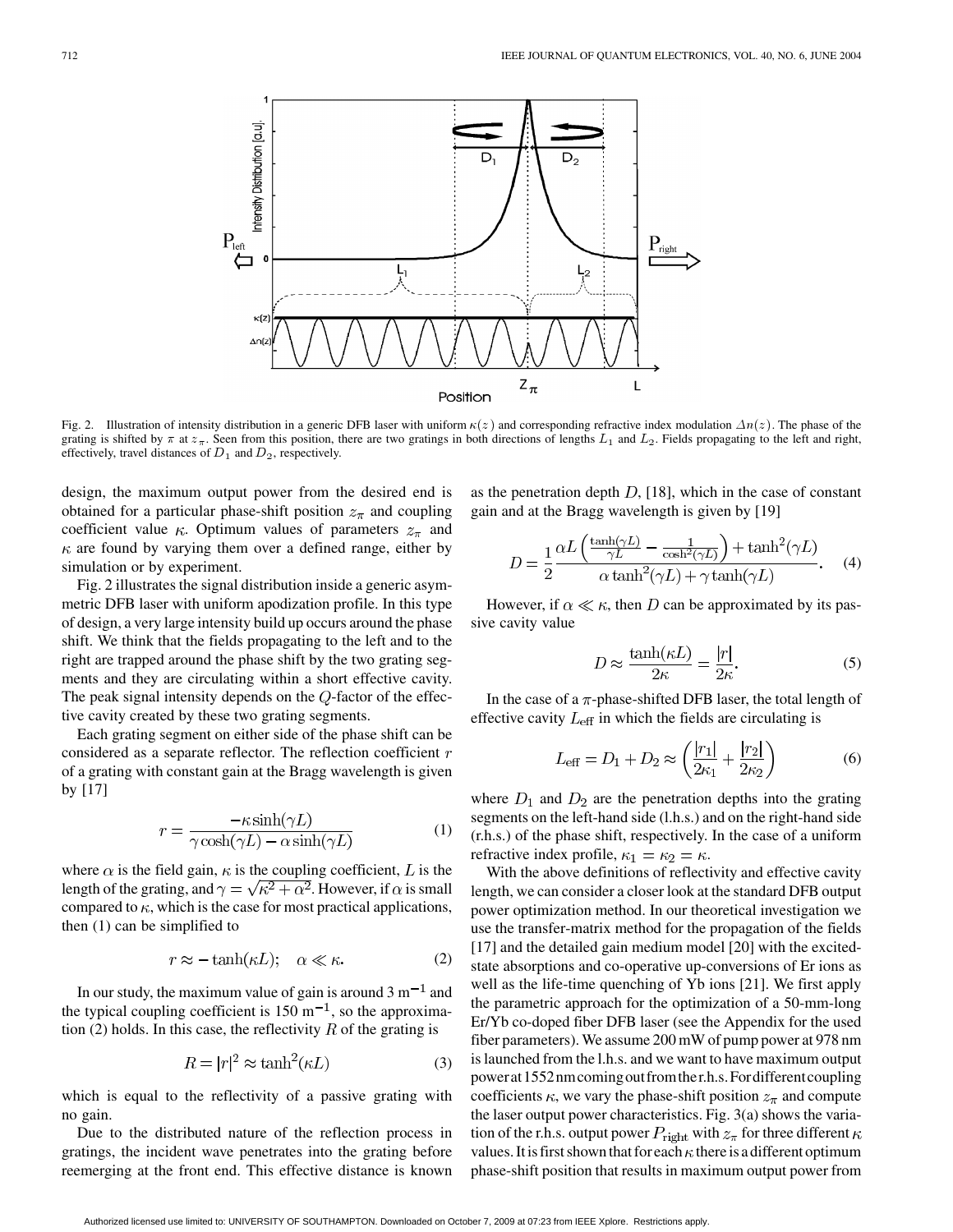

Fig. 3. (a) Variation of right-end output power ( $P_{\text{right}}$ ) with position of phase shift  $z_{\pi}$  in uniform DFB lasers. (b) Variation of reflectivities of gratings on the left  $(R_1)$  and right of the phase shift  $(R_2)$ . (c)  $P_{\text{right}}$  variation as a function  $R_2$ . (d) Round-trip reflectivity  $R_1 \times R_2$  as a function of  $R_2$ . (e) Comparison of effective cavity length for different  $\kappa$  as a function of  $\tilde{R}_2$ .

the desired end. The output power from the opposite end is about two orders of magnitude smaller resulting in almost perfect unidirectionality [\[16](#page-9-0)]. It is also evident that there is an optimum coupling constant  $\kappa$  that results in an overall maximum output power.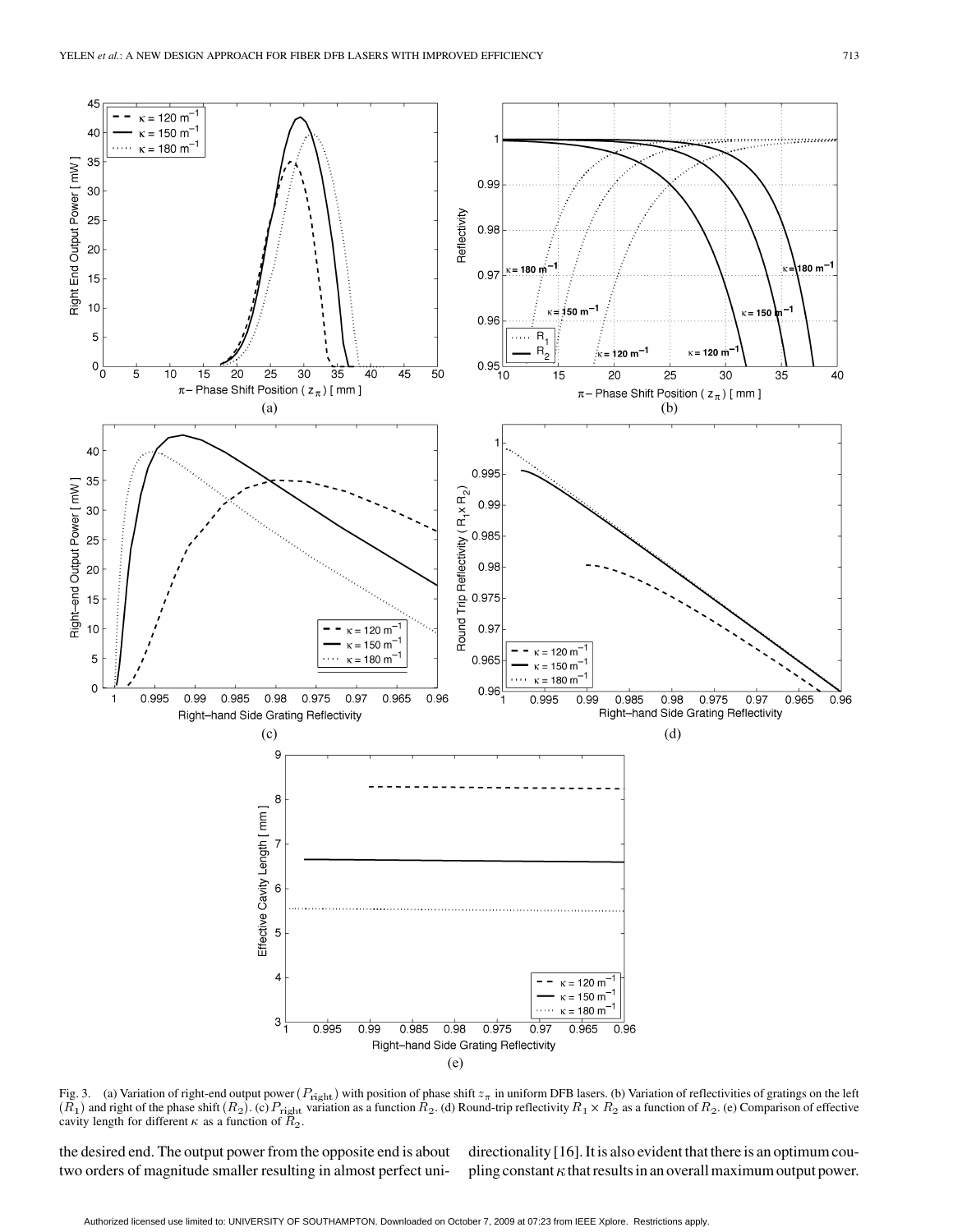We should point out that, for each coupling constant, output power optimization in asymmetric DFB lasers is in essence similar to the Rigrod optimization of standard Fabry–Perot cavities [\[22](#page-9-0)], [\[23](#page-9-0)]. For each coupling constant, by moving the phase shift, we change the length of the l.h.s. grating  $L_1$  and r.h.s. grating  $L_2$ , which leads to change in effective reflectivities  $R_1$ and  $R_2$ , according to (3) as shown in Fig. 3(b). Therefore, we can rearrange the data of Fig. 3(a) to show explicitly the variation of  $P_{\text{right}}$  with the reflectivity of the r.h.s. grating  $R_2$  as in Fig. 3(c). Here decreasing  $R_2$  along the x axis corresponds to increasing  $z_{\pi}$ . Fig. 3(d) shows the variation in the round-trip reflectivity  $R_1 \times R_2$  provided by the two gratings together, starting from the symmetrical cavity. The largest round-trip reflectivity, which is achieved when the phase shift is in the middle, for the weakest grating ( $\kappa$  =120 m<sup>-1</sup>) is 0.98, indicating a rather weak cavity confinement. For the stronger gratings, however, this value can be very close to unity, showing a much stronger confinement. Fig. 3(e) shows the variation of the corresponding effective cavity lengths as a function of  $R_2$ . It is shown that increasing the grating coupling constant results in a decrease of the effective cavity length. On the other hand, the effective cavity remains greatly unaffected by the change of the phase-shift position.

The results of Fig. 3(c) and (e) make the equivalence to the Rigrod analysis quite obvious. Varying the DFB phase-shift position affects primarily  $R_2$  and results in output power optimization, while the effective cavity remains practically constant. The existence of an optimum coupling constant (in this case  $\kappa = 150$  m<sup>-1</sup>) can be understood by considering Fig. 3(d) and (e). Although smaller coupling constants (e.g.  $\kappa = 120 \text{ m}^{-1}$ ) result in longer effective cavity [c.f. Fig. 3(e)], they show weaker cavity confinement [c.f. Fig. 3(d)]. For coupling constants higher then the optimum (e.g.,  $\kappa = 180 \text{ m}^{-1}$ ), the stronger cavity confinement is compromised by the decrease of the effective cavity length. This dependence is accentuated by the presence of the fiber background loss.

Now let's consider the case where  $z_{\pi}$  and  $\kappa$  have the optimum values. The largest output power is obtained when  $z_{\pi} \approx 29$  mm (58% of total length) and  $\kappa \approx 150 \,\mathrm{m}^{-1}$ . The corresponding optimum reflectivities are  $R_{1,\text{opt}} = 0.9993$  and  $R_{2,\text{opt}} = 0.9927$ . These values are in good agreement with literature on experimental and theoretical work using similar fibers and setups [[10\]](#page-8-0), [[16\]](#page-9-0). Fig. 4 shows the average signal distribution (dashed line) at steady state inside the optimized design as well as the corresponding gain distribution (solid line). The main feature of the distribution is the building up of intensity to very large values around the phase shift. In this region, the active medium ions in the excited state undergo stimulated emission at a much higher rate due to the large signal intensity, causing the gain to drop substantially. In comparison, in the regions away from the phase-shift area, where the signal intensity, and, therefore, the stimulated emission is low, ions remain at the excited state and the gain remains close to the unsaturated value.

The value of  $L_{\text{eff}}$  in this optimum case is around 6.6mm whereas thetotaldevicelengthis50mm,i.e.,onlyafractionoftheavailable active medium interacts with the signal strongly. We propose that, byincreasingtheeffectivecavitylength,wecanutilizemoreofthe activemediumforsignalgeneration,andthereforewecanimprove the laser output power without changing the total length of fiber or the pump power used.



Fig. 4. Field gain and signal power distributions inside a 50-mm-long Er/Yb doped fiber at optimum ( $\kappa$ ,  $z\pi$ ) pair. The intensity build up around phase-shift position  $z\pi = 29$  mm causes gain to drop indicating power extraction from the medium but this build up quickly drops away from the phase shift, leaving large amount of gain outside the phase shift area.



Fig. 5. Illustration of the step-apodized profile. As the phase shift is placed closer to the l.h.s.,  $L_1$  is reduced therefore larger  $\kappa_1$  is required to keep  $R_1$ ; however,  $L_2$  increases, and therefore the  $\kappa_2$  value is reduced.

## III. STEP-APODIZED DESIGN

One way of increasing the penetration depth, as (5) indicates, is to reduce the coupling coefficient. However, by doing so, we also reduce the reflectivity of the grating and, therefore decrease the optical feedback, and deviate from the optimum confinement condition. Considering (3), it is obvious that we can compensate for the reduction in the reflectivity due to smaller  $\kappa$  by increasing the segment length  $L$ . When the length of one of the segments is increased, the other segment's length must be decreased so that the total device length is not changed. With the same argument, in order to compensate for the reduced length of the other segment, its coupling coefficient must be increased so that the optimum reflectivity is restored. Such a DFB cavity is characterized by a step change in the coupling coefficient on either side of the phase shift. Fig. 5 shows a schematic of such a step-apodized DFB cavity.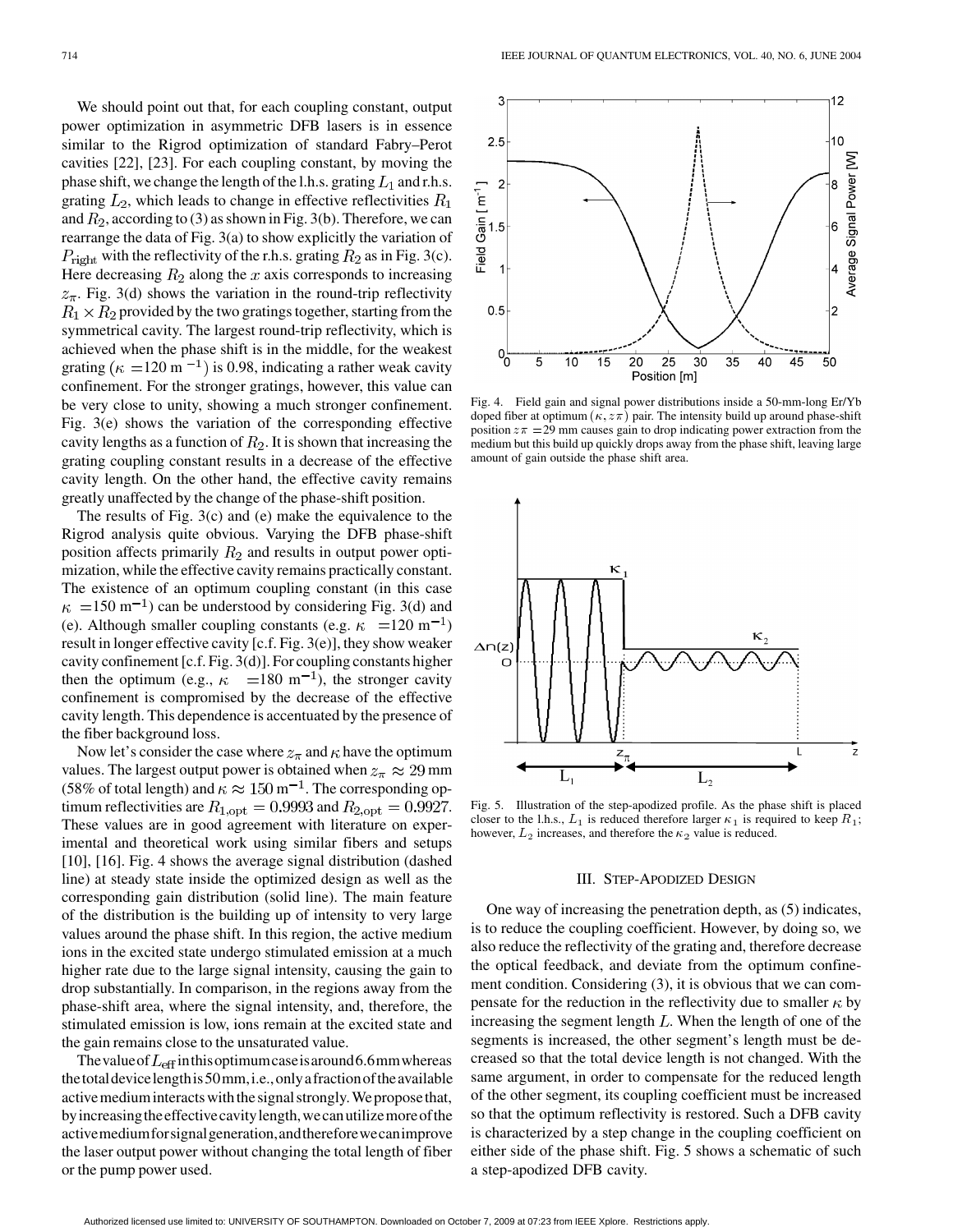

Fig. 6. (a) Variation of the effective cavity length  $L_{\text{eff}}$  with the phase-shift position. (b) Variation of the required coupling coefficients on both sides of the phase shift in order to keep the corresponding reflectivities fixed to their optimum values.

We can summarize the conditions that must be met as

$$
\kappa_1 L_1 = c_1
$$
  
\n
$$
\kappa_2 L_2 = c_2
$$
  
\n
$$
L_1 + L_2 = L
$$
 (7)

where  $c_1$  and  $c_2$  are constants required to keep the reflectivies at the optimum values  $R_{1,\text{opt}}$  and  $R_{2,\text{opt}}$ , respectively, and L is the total device length, which is also kept constant. Using (7) and setting  $z_{\pi} = L_1$ , we can rewrite (6) as

$$
L_{\text{eff}}(z_{\pi}) = \left[\frac{|r_2|L}{2c_2} + \left(\frac{|r_1|}{2c_1} - \frac{|r_2|}{2c_2}\right)z_{\pi}\right]
$$
(8)

which is a linearly decreasing function of the phase-shift position as Fig. 6(a) shows (solid line). Compared with the effective cavity length variation in the optimum uniform-grating design (dotted line), the step-apodized profile increases  $L_{\text{eff}}$  significantly when the phase shift is moved toward the l.h.s. Fig. 6(b) shows the variation of the coupling coefficients of the grating segments on both sides of the phase shift. As the segment length gets smaller, a larger coupling coefficient is required to keep the reflectivity the same.

We again used the transfer-matrix method to simulate DFB lasers with a step apodization for different  $z_{\pi}$  positions. The total output power  $P_{\text{Total}}$  and  $P_{\text{Right}}$  show a linear variation with the position of phase shift, similar to the variation of the

Authorized licensed use limited to: UNIVERSITY OF SOUTHAMPTON. Downloaded on October 7, 2009 at 07:23 from IEEE Xplore. Restrictions apply.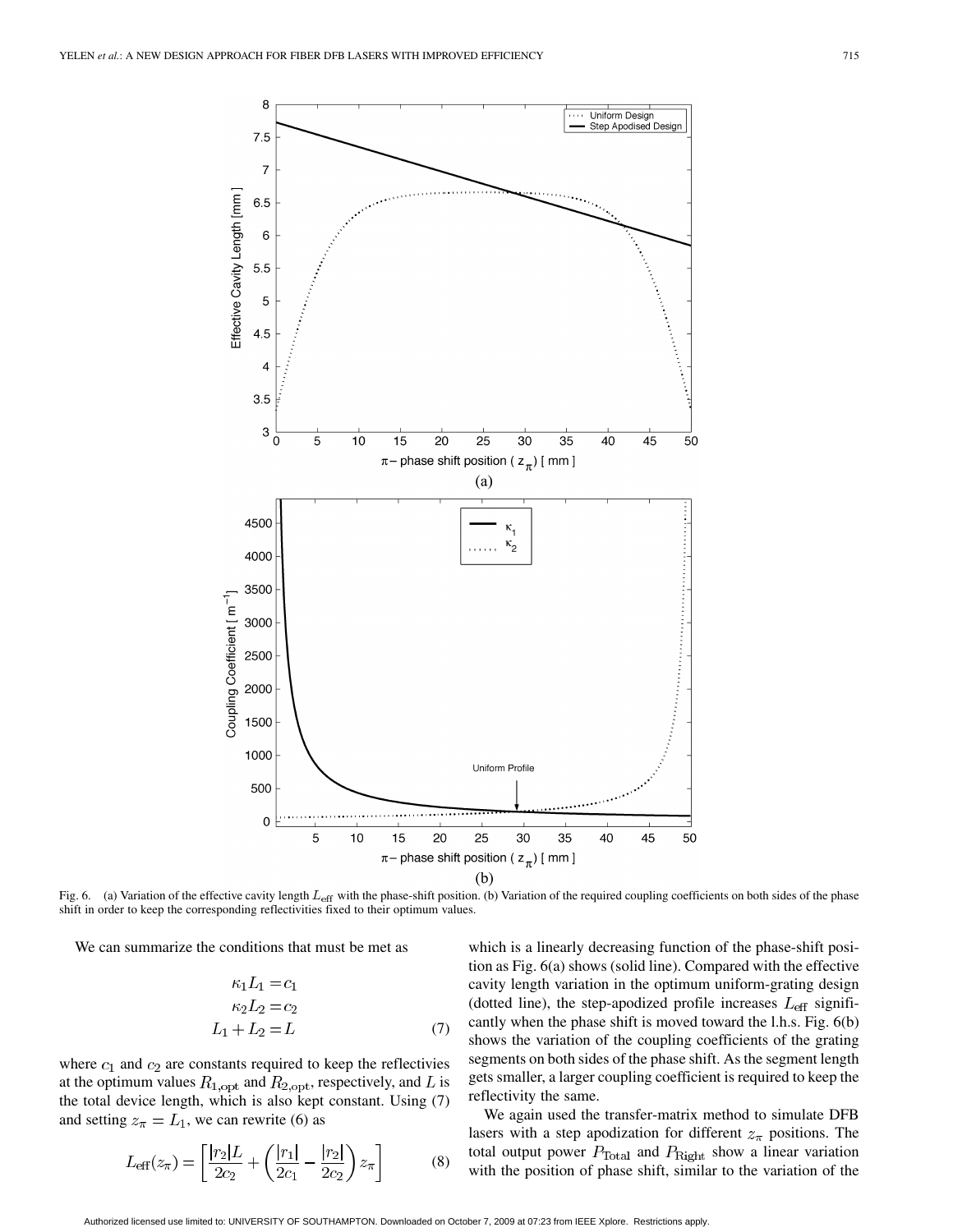

Fig. 7. Right end output power  $P_{\text{Right}}$  and total output power (left and right)  $P_{\text{Total}}$  variation with the position of phase shift in the step-apodized profile. Both show a linear variation with  $z_{\pi}$ , similar to  $L_{\text{eff}}$ , but have a different slope.



Fig. 8. Field gain and signal power distributions inside a 50-mm-long Er/Yb doped fiber with step apodization profile. The phase shift is placed at  $z_{\pi} = 12.5$  mm.

effective cavity length. Fig. 7 shows the variation of effective cavity length as well as  $P_{\text{Total}}$ , and  $P_{\text{Right}}$  of a step-apodized DFB laser as a function of the phase-shift position. By placing the phase shift closer to the l.h.s., while preserving the optimum reflectivites, the total output power and r.h.s. output power can be increased up to 50% with respect to the optimum uniform profile values (indicated by the arrows). Cavities with similar designs having unity reflectors at one end have been reported earlier [[13\]](#page-9-0), [[24\]](#page-9-0), but the reason for such attempts was to attain single-sided output and not optimization of the efficiency.

As the phase shift is placed closer to the l.h.s.,  $\kappa_1$  must be increased to keep  $R_1$  at the optimum level [see Fig. 6(b)]. In practice, the photosensitivity of the fiber will determine the maximum coupling coefficient that can be attained, which in turn will determine how short the l.h.s. segment can be. Coupling coefficients up to 500  $m^{-1}$  are found to be feasible in the fibers we used. This value allows us to put the phase shift around 12.5 mm away from the l.h.s. end. Fig. 7 indicates that for maximum  $P_{\text{right}}$  the phase shift should be placed at  $z_{\pi} = 0$ . This is equivalent to a cavity comprised of a simple uniform grating butt-coupled to an external mirror or spliced to another passive grating of optimum reflectivity. In such a case, however, the nontrivial issue of introducing and maintaining the  $\pi$  phase shift should be addressed satisfactorily.

Fig. 8 shows the gain and average signal power distributions in a step-apodized cavity with  $z_{\pi}$  =12.5 mm. The effective cavity length in this case is 7.4 mm, corresponding to an increase of  $\approx$ 12% with respect to the optimized uniform profile.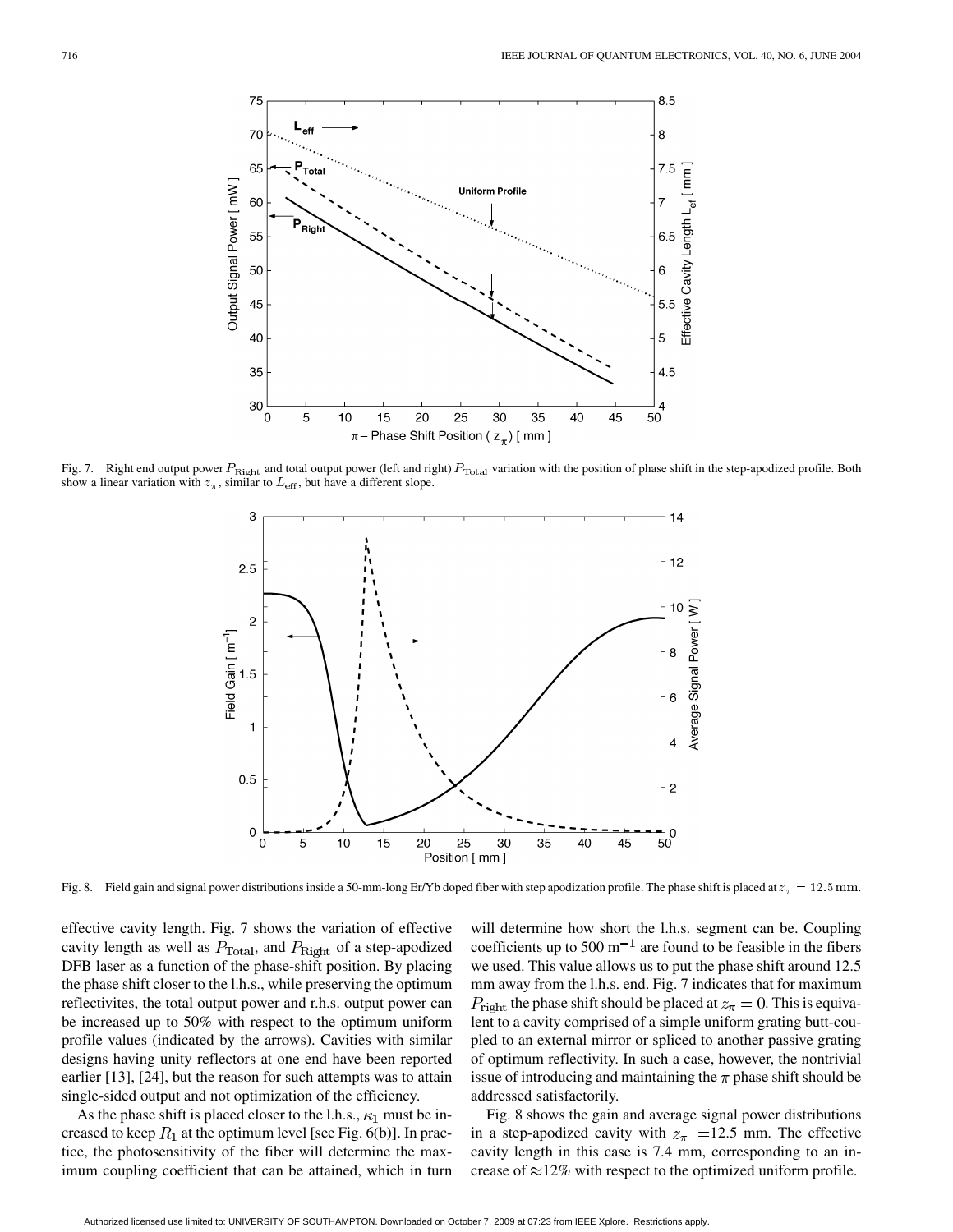

Fig. 9. Pump power distributions in DFB lasers with uniform profile (solid line) and step-apodized profile (dashed line). Effective cavities around the  $\pi$ -phase-shift regions are indicated with vertical lines.

The step-apodised profile not only increases the effective cavity length but also increases the pump power delivered into the effective cavity around  $z_{\pi}$  since in this case the phase-shift is placed closer to the pump source. Fig. 9 compares the pump power distributions in the optimized uniform and step-apodised profiles. The effective cavities of each profiles are also indicated in the Figure. In the step-apodised profile, the pump power delivered to the effective cavity is around 140 mW. In the uniform profile this value drops to 90 mW due to absorption by the longer segment between the pump source and the phase-shift region. With the combined effect of longer effective cavity and larger pump power, the pump-to-signal conversion increases from 22% to 27%.

#### IV. EXPERIMENTAL RESULTS

We applied the step-apodized design approach experimentally in a Er–Yb codoped fiber. The fiber was produced using modified chemical vapor deposition (MCVD) technique [\[25](#page-9-0)]. The core of the fiber is a phosphosilicate host doped with Er, Yb, and Al. This active core is surrounded by a photosensitive germanosilicate ring doped with boron that matches the refractive index of the silica cladding. The core radius of the fiber is 2.3  $\mu$ m and the cut-off wavelength is 1150 nm, giving  $NA = 0.1921$ . The refractive index of the cladding  $(n_2)$  is 1.4585 and the corresponding core index  $(n_1)$  is 1.4709. In our simulations, we assume that the refractive index distribution is a step profile across the cross section of the fiber and we also assume that the dopants are uniformly distributed across the core. The refractive index grating is written in the photosensitive ring by exposing the fiber to ultraviolet (UV) interference pattern produced by a phase mask [\[26](#page-9-0)].

Fig. 10 shows the experimental setup used to characterize the DFB lasers. DFB lasers are pumped by a 980-nm semiconductor laser in a co-directional manner, that is, the pump power propagates in the same direction as the desired output end of the DFB laser. In this forward direction, a 980-nm/1550-nm wavelength-division multiplexing is used to separate the DFB



Fig. 10. Setup used to characterize DFB lasers.

output signal from the residual pump power. Residual pump power is measured by a power meter (PM). A tap coupler is used to feed 1% of the signal to a wave meter (WM) in order to measure the peak wavelength. The other arm of the coupler is connected to a PM to measure the output power in the forward direction. A similar setup is used on the other side of the DFB laser in order to measure the backward output power as well as the peak wavelength. On both sides, optical isolators prevent spurious back-reflections from entering and perturbing the DFB laser. The transmission of all components is measured, so that the output powers could be calculated from PM readings.

The semiconductor pump laser we used was electrically pumped and its output power is controlled by varying the drive current. Fig. 11(a) shows the relation between the drive current and the pump power delivered to the DFB laser after WDM.

The wavelength of the pump source is a defining factor in simulations since it affects the absorption by the active medium. It is especially critical if the pump operates between 970–980 nm where Yb cross sections change quite sharply with the wavelength [[27\]](#page-9-0), [[28\]](#page-9-0). Over the tuning range of the pump diode, the spectrum peak shifts from 978 to 980 nm. We included this shift in our simulations by considering a linear variation in the pump wavelength, as shown in Fig. 11(b).

Using the uniform profile, first we experimentally determined the optimum coupling coefficient and phase-shift position for maximum  $P_{\text{right}}$  by producing a number of uniform DFB lasers with different strengths and different phase shift positions. The optimum value of  $\kappa$  and  $z_{\pi}$  were experimentally found to be 153  $m<sup>-1</sup>$  and 29 mm, respectively, for a 50-mm-long device. These experimental results are in very good agreement with the simulation results. Using these values we calculated the required step-apodized profile with the phase shift placed at  $z_{\pi}$  =12.5 mm, as discussed in the previous section, and, we fabricated a 50-mm-long DFB laser with the calculated step-apodized profile. Fig. 12 compares the theoretical and experimental values of the r.h.s. output power of uniform and step-apodized DFB lasers when the pump power is varied from 0 to 240 mW.

We found that theoretical and experimental results were in very good agreement for both lasers. Experimentally, the introduction of the step-apodised profile increased the laser output power from 42 mW to 56 mW, corresponding to increase in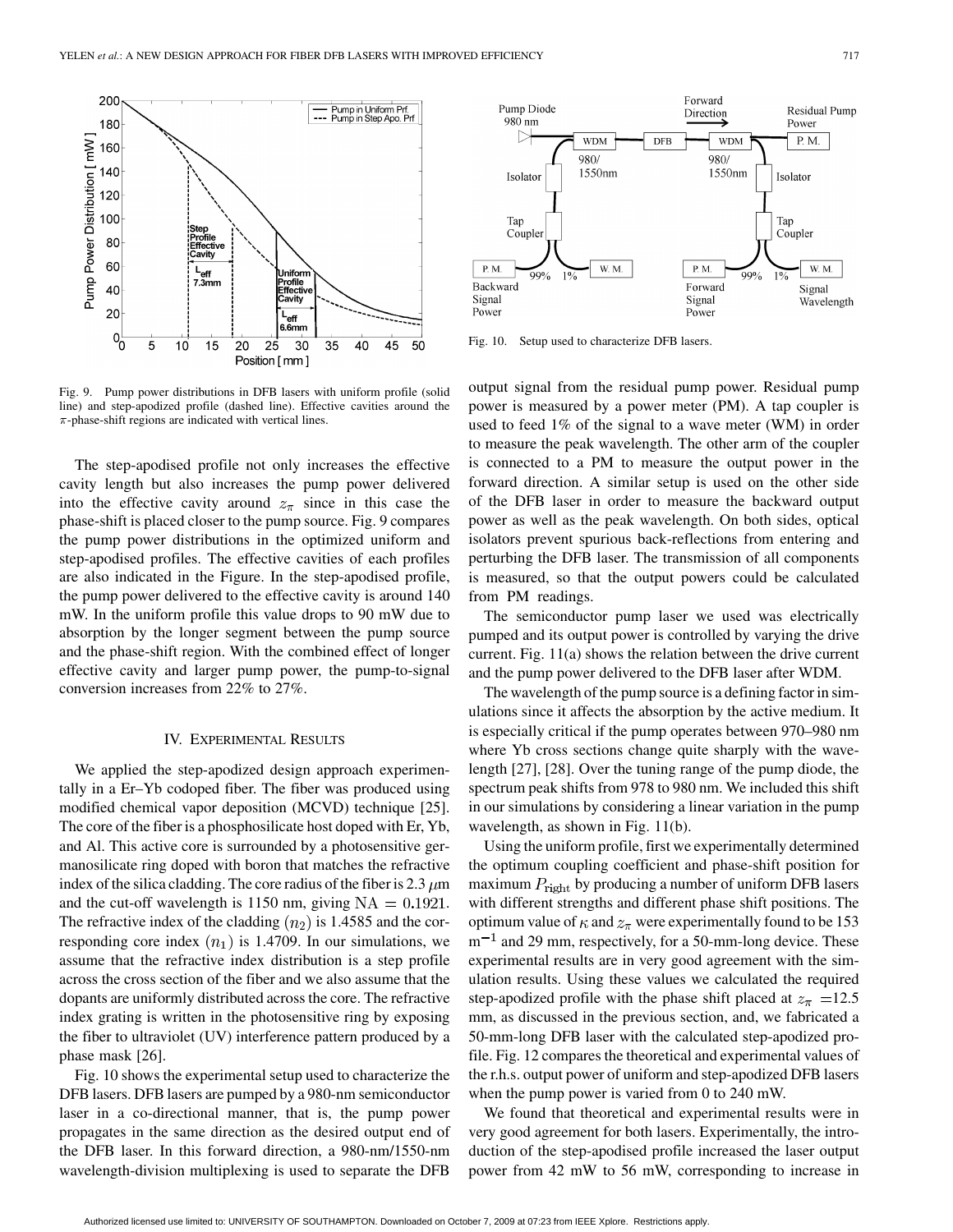

Fig. 11. Characteristics of the pump diode. (a) Drive current versus power delivered to the DFB laser. (b) Variation of the peak wavelength of the pump power with drive current. In the simulation, this variation is approximated by the solid straight line.

pump-to-signal conversion from 21% to 28%, both are very close to the values predicted by theory.

We believe the deviation between the simulations and the experiments at low pump powers may be due to a series of factors: The wavelength of the pump source abruptly changes with the drive current [see Fig. 11(b)], which is included in the simulation as only as a linear variation. Production of the devices requires splicing tolerances, which means there is a  $4\pm1$ -mm-long additional doped fiber before and after the grating. A 4-mm-long section is included in the model, but any error will impact the simulation especially at the low pump powers. Finally, heating and temperature distributions are known to affect the gratings in Er/Yb codoped fibers [[29\]](#page-9-0). The phase shift could be approaching the ideal  $\pi$  value at the larger pump powers as a result of heating, whereas at low pump powers deviation from this value could lead to increased threshold values.

The step-apodized profile increases the pump power delivered to the effective cavity compared to the initial optimum uniform design (see Fig. 9), which means that the optimum values for the reflectivities can be slightly different. Therefore, additional optimization is possible by fine-tuning the position of phase shift around the step position. By doing so, we were able to increase the output power experimentally up to 60 mW for 200-mW pump power, increasing the pump-to-signal conversion to 30%.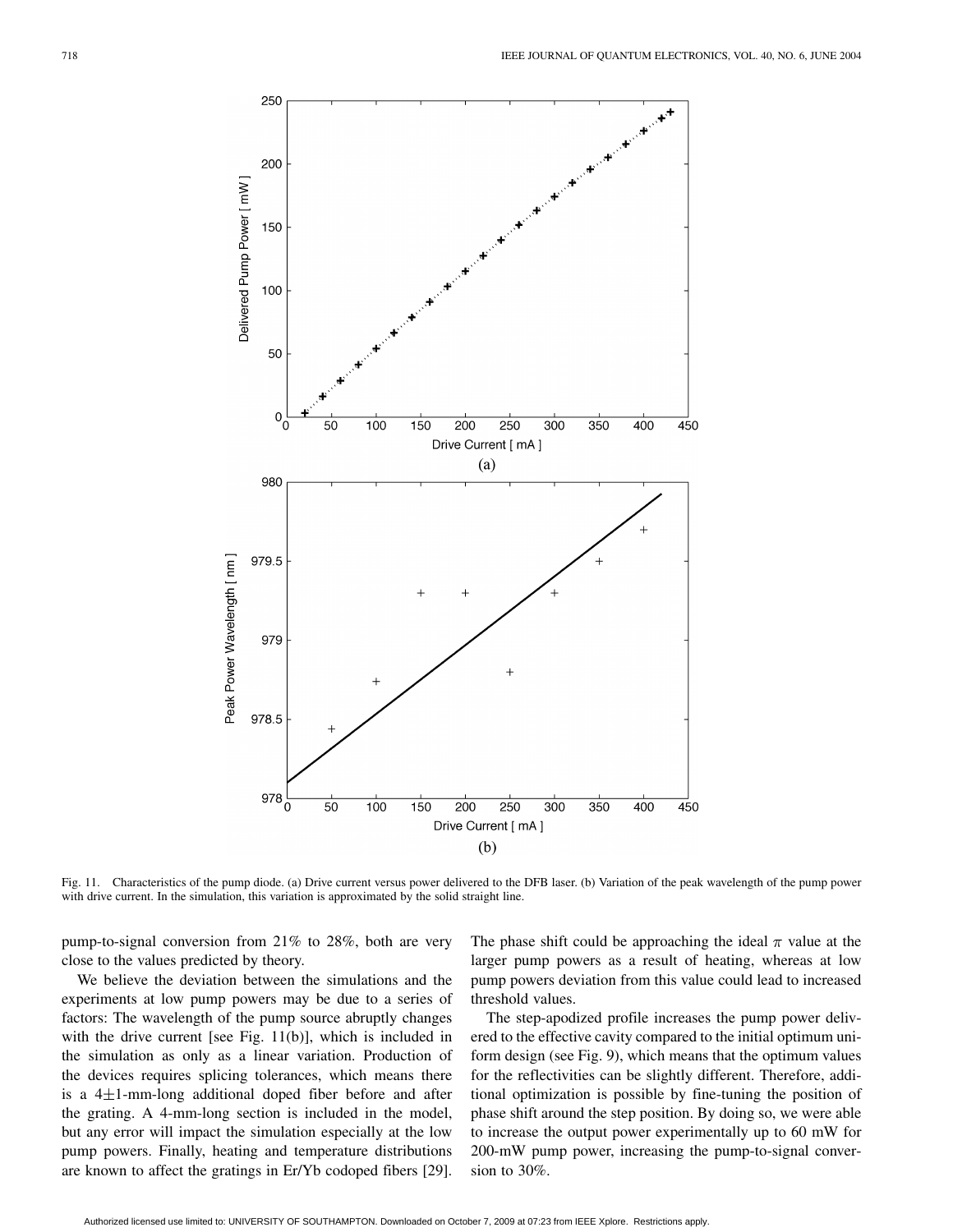<span id="page-8-0"></span>

Fig. 12. Experimental and theoretical comparison of DFB lasers with uniform and step-apodized coupling coefficients. The phase-shift position in the step-apodized laser is placed at 12.5 mm due to practical limits in the maximum refractive index change that can be induced.

TABLE I FIBER PARAMETERS USED IN THE SIMULATIONS

| Parameter                                                                                              | Value                                                       |
|--------------------------------------------------------------------------------------------------------|-------------------------------------------------------------|
| <b>Pump Wavelength</b>                                                                                 | $978 - 980$ nm                                              |
| <b>Yb</b> Concentration                                                                                | $34 \times 10^{25}$ m <sup>-3</sup>                         |
| Yb pump absorption cross section                                                                       | $7.5 \times 10^{-25} - 4.4 \times 10^{-25}$ m <sup>-2</sup> |
| Yb pump emission cross section                                                                         | $8.3 \times 10^{-25} - 5.9 \times 10^{-25}$ m <sup>-2</sup> |
| $Yb^{-2}F_{5/2}$ life-time                                                                             | 2 <sub>ms</sub>                                             |
| $Yb^{2}F_{5/2}$ quenched life time                                                                     | 1 µs                                                        |
| Percentage of life-time quenched 11%                                                                   |                                                             |
| ions in total Yb concentration                                                                         |                                                             |
| Signal Wavelength                                                                                      | 1552 nm                                                     |
| <b>Er Concentration</b>                                                                                | $3 \times 10^{25}$ m <sup>-3</sup>                          |
| Er signal absorption cross section                                                                     | $1.4 \times 10^{-25}$ m <sup>-2</sup>                       |
| Er signal emission cross section                                                                       | $2.5 \times 10^{-25}$ m <sup>-2</sup>                       |
| $\sigma_{p,a}^{\text{Er}}$                                                                             | $3 \times 10^{-25}$ m <sup>-2</sup>                         |
| $Er^2I_{13/2}$ life-time                                                                               | $10 \text{ ms}$                                             |
| $\mathrm{Er}^{2}I_{11/2}$ life-time                                                                    | $0.6 \,\mathrm{\mu s}$                                      |
| $\mathrm{Er} \, {}^4\mathrm{F}_{7/2}$ , ${}^2\mathrm{H}_{11/2}$ , ${}^2\mathrm{S}_{3/2}$ Non-radiative | $14 \times 10^5 \text{ s}^{-1}$ ,                           |
| / radiative transition rate                                                                            | $10^3 s^{-1}$                                               |
| $k_{tr}$                                                                                               | $8 \times 10^{-22}$ m <sup>3</sup> s <sup>-1</sup>          |
| $C_{up,2}$ , $C_{up,3}$                                                                                | $1 \times 10^{-24}$ m <sup>3</sup> s <sup>-1</sup>          |
| C <sub>ESA,2</sub> , C <sub>ESA,3</sub>                                                                | $1 \times 10^{-27}$ m <sup>-2</sup>                         |
| <b>Signal Background Loss</b>                                                                          | $0.15 \; \mathrm{m}^{\text{-}1}$                            |
| Core radius                                                                                            | $2.3 \mu m$                                                 |
| n1, n2                                                                                                 | 1.4709, 1.4585                                              |
|                                                                                                        |                                                             |

# V. CONCLUSION

Investigation of standard parametric optimization of  $\pi$ -phaseshifted DFB lasers has shown that the method is similar to the traditional Rigrod analysis of Fabry–Perot laser cavities. However, in the case of DFB lasers, the efficiency is also influenced by the effective cavity length, which in turn is determined by the grating coupling coefficient. Based on the last observation,

we have developed a new way of optimizing DFB laser cavities. This method introduces a step-apodized profile that results in an increased effective cavity length without changing the reflectivities from their optimum values and without increasing the total grating length. In addition to longer effective cavity, this design increases the actual pump power delivered to the effective cavity since the phase-shift position is moved closer to the pump source.

We showed, both theoretically and experimentally, that in an Er/Yb doped fiber DFB laser this approach increased the pump-to-signal conversion from 21% to 28% as compared with an optimized uniform profile counter part. With further optimization of reflectivities for the larger pump power delivered, we increased this figure up to 30%. In implementing the stepapodized design, the photosensitivity of the fiber sets the practical limit. This method is not limited only to fiber DFB lasers, and it can be equally well applied to DFB laser devices in other rare-earth-doped fibers as well as in semiconductor and planar glass DFB lasers.

## ACKNOWLEDGMENT

The authors gratefully acknowledge the SPI manufacturing staff for their help in the experimental verification of the theory. DFB laser production and characterization were carried out at the state-of-art facilities of SPI, Southampton, U.K.

## **REFERENCES**

- [1] J. Hubner, P. Varming, and M. Kristensen, "Five wavelength DFB fiber laser source for WDM systems," *Electron. Lett.*, vol. 33, no. 2, pp. 139–140, 1997.
- [2] M. Ibsen, S. U. Alam, A. N. Zervas, A. B. Grudinin, and D. N. Payne, "8- and 16-channel all-fiber DFB laser WDM transmitters with integrated pump redundancy," *IEEE Photon. Technol. Lett.*, vol. 11, pp. 1114–1116, Sept. 1999.
- [3] H. N. Poulsen, P. Varming, A. Buxens, A. T. Clausen, P. Munoz, P. Jeppesen, C. V. Poulsen, J. E. Pedersen, and L. Eskildsen, "1607 nm DFB fiber laser for optical communication in the L-band," presented at the ECOC, Nice, France, 1999.
- [4] J. T. Kringlebotn, W. H. Loh, and R. I. Laming, "Polarimetric Er3+ doped fiber distributed-feedback laser sensor for differential pressure and force measurements," *Opt. Lett.*, vol. 21, no. 22, pp. 1869–1871, 1996.
- [5] E. Ronnekleiv, M. Ibsen, and G. J. Cowle, "Polarization characteristics of fiber DFB lasers related to sensing applications," *IEEE J. Quantum Electron.*, vol. 36, pp. 656–664, June 2000.
- [6] O. Hadeler, M. Ibsen, and M. N. Zervas, "Distributed-feedback fiber laser sensor for simultaneous strain and temperature measurements operating in the radio-frequency domain," *Appl. Opt.*, vol. 40, no. 19, pp. 3169–3175, 2001.
- [7] L. B. Fu, M. Ibsen, J. K. Sahu, J. N. Jang, S. U. Alam, J. Nilsson, D. J. Richardson, D. N. Payne, C. Codemard, S. Goncharov, I. Zalevsky, and A. B. Grudinin, "Fiber-DFB laser array pumped with a single 1-W CW Yb-fiber laser," *IEEE Photon. Technol. Lett.*, vol. 15, pp. 655–657, May 2003.
- [8] H. Soda, H. Ishikawa, and H. Imai, "Design of Dfb-lasers for high-power single-mode operation," *Electron. Lett.*, vol. 22, no. 20, pp. 1047–1049, 1986.
- [9] J. E. A. Whiteaway, G. H. B. Thompson, A. J. Collar, and C. J. Armistead, "The design and assessment of lambda-4 phase-shifted DFB laser structures," *IEEE J. Quantum Electron.*, vol. 25, pp. 1261–1279, June 1989.
- [10] V. C. Lauridsen, J. H. Povlsen, and P. Varming, "Design of DFB fiber lasers," *Electron. Lett.*, vol. 34, no. 21, pp. 2028–2030, 1998.
- [11] -, "Optimising Erbium-doped DFB fiber laser length with respect to maximum output power," *Electron. Lett.*, vol. 35, no. 4, pp. 300–302, 1999.